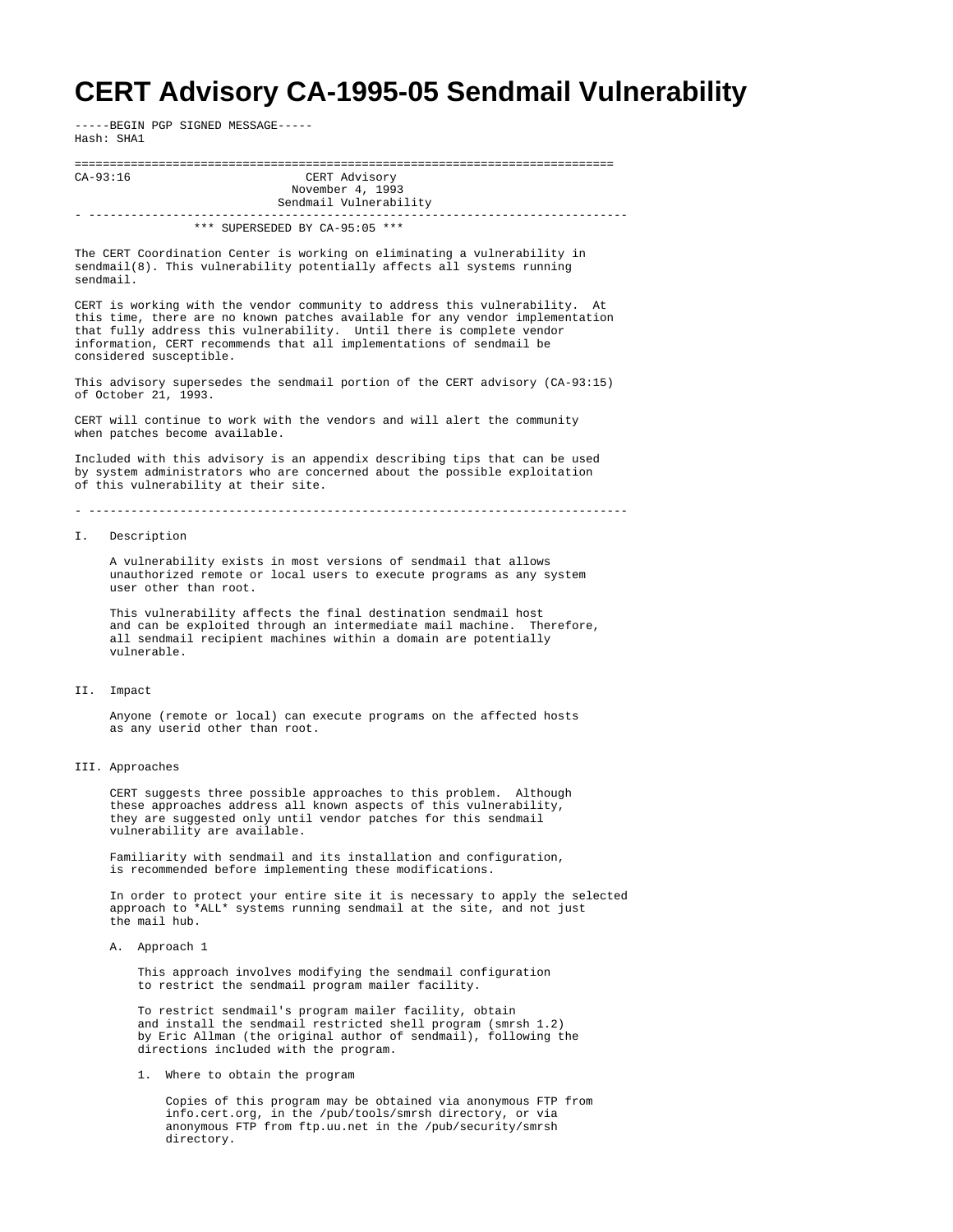Checksum information:

BSD Sum 30114 5 README 25757 2 smrsh.8 46786 5 smrsh.c System V Sum 56478 10 README 42281 4 smrsh.8 65517 9 smrsh.c

MD5 Checksum  $MD5 (README) = f c4c1266288511099e44b664806a5594$  $MD5$  (smrsh.8) = 35aeefba9714f251a3610c7b1714e355  $MD5$  (smrsh.c) =  $d4822ce7c273fc8b93c68e39ec67739c$ 

2. Impacts of this approach

While this approach allows a site to specify which programs can be run by sendmail (e.g. vacation(1)), attempts to invoke programs that are not included in the allowed set, or attempts using shell meta-characters (see smrsh program listing for a complete set of disallowed characters), will fail, resulting in log output to the syslog(3) facility. Programs that are specified in a site's /etc/aliases file should be considered for inclusion in the allowable program list.

Since .forward files allow user-specified programs to be run by sendmail, a survey of the contents of the system's .forward files may be required to prevent failure to deliver user mail.

\* It is very important that sites \*NOT\* include interpreter \* \* programs (e.g. /bin/sh, /bin/csh, /bin/perl, /bin/uudecode, \*  $\frac{1}{2}$  /bin/sed, ...) in the list of allowed programs.

B. Approach 2

Like approach 1, this approach involves modifying the sendmail configuration. However, this approach completely disables the sendmail program mailer facility. This is a drastic, but quick action that can be taken while a site installs one of the other suggestions. Before implementing this approach, save a copy of the current sendmail configuration file.

To implement this approach edit the sendmail.cf file:

change from: Mprog,  $P = / \text{bin}/\text{sh}$ ,  $F = s1FDM$ ,  $S=10$ ,  $R=20$ ,  $A=sh-c$  \$u  $t \cap t$ :

Mprog,  $P = / \text{bin/false}$ ,  $F =$ ,  $S = 10$ ,  $R = 20$ ,  $A =$ 

Any changes to the sendmail.cf file will require that the sendmail process be restarted to ensure that the new configuration is used. See item 3 in Appendix A for more details.

1. Impacts of this approach

Attempts to invoke programs through sendmail will not be successful.

C. Approach 3

To the best of our knowledge, Eric Allman's public domain implementation of sendmail, sendmail 8.6.4, does not appear to Impromotion of between the containing the susceptible to this vulnerability. A working solution would<br>then be to replace a site's sendmail, with sendmail 8.6.4.

1. Where to obtain the program

Copies of this version of sendmail may be obtained via anonymous FTP from ftp.cs.berkeley.edu in the /ucb/sendmail directory.

Checksum information:

BSD Sum sendmail.8.6.4.base.tar.Z: 07718 428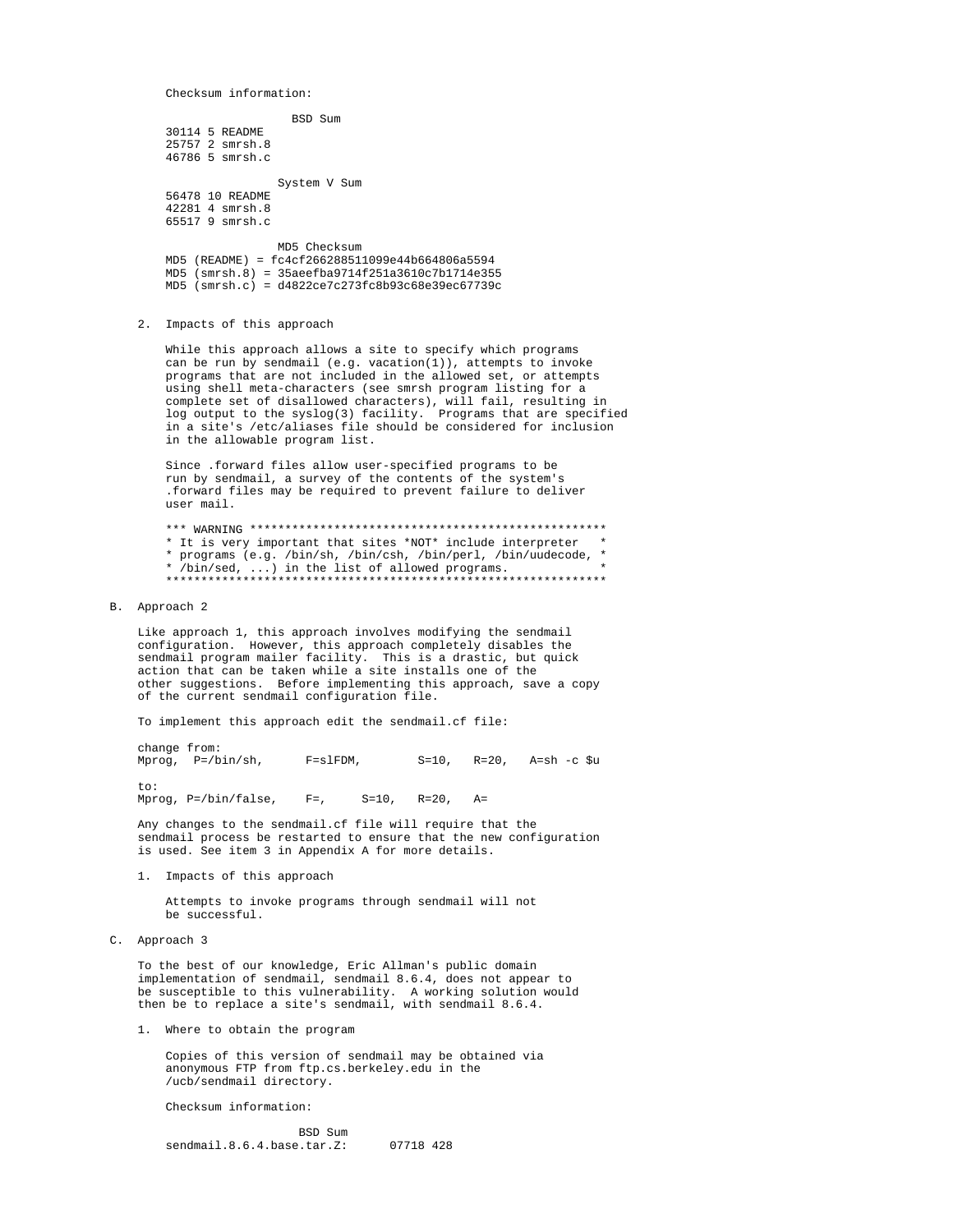sendmail.8.6.4.cf.tar.Z: 28004 179<br>sendmail.8.6.4.misc.tar.Z: 57299 102<br>sendmail.8.6.4.xdoc.tar.Z: 33954 251 sendmail.8.6.4.misc.tar.Z: sendmail.8.6.4.xdoc.tar.Z: System V Sum 64609 856 sendmail.8.6.4.base.tar.Z 42112 357 sendmail.8.6.4.cf.tar.Z 8101 203 sendmail.8.6.4.misc.tar.Z 50037 502 sendmail.8.6.4.xdoc.tar.Z MD5 Checksum MD5 (sendmail.8.6.4.base.tar.Z) = 59727f2f99b0e47a74d804f7ff654621 MD5 (sendmail.8.6.4.cf.tar.Z) = cb7ab7751fb8b45167758e9485878f6f  $MD5$  (sendmail.8.6.4.misc.tar.Z) = 8eaa6fbe9e9226667f719af0c1bde755  $MD5$  (sendmail.8.6.4.xdoc.tar.Z) = a9da24e504832f21a3069dc2151870e6 2. Impacts of this workaround Depending upon the currently installed sendmail program, switching to a different sendmail may require significant effort for the system administrator to become familiar with the new program. The site's sendmail configuration file may require considerable modification in order to provide existing functionality. In some cases, the site's sendmail configuration file may be incompatible with the sendmail 8.6.4 configuration file. - --------------------------------------------------------------------------- The CERT Coordination Center wishes to thank the members of the following response teams for their assistance in analyzing and testing both the problem and the solutions: SERT, ASSIST, CIAC, and DFN-CERT. CERT would especially like to thank Eric Allman, Matt Blaze, Andy Sherman, Gene Spafford, Tim Seaver, and many others who have provided technical assistance with this effort. - --------------------------------------------------------------------------- If you believe that your system has been compromised, contact the CERT Coordination Center or your representative in Forum of Incident Response and Security Teams (FIRST). Internet E-mail: cert@cert.org Telephone: 412-268-7090 (24-hour hotline) CERT personnel answer 8:30 a.m.-5:00 p.m. EST(GMT-5)/EDT(GMT-4), and are on call for emergencies during other hours. CERT Coordination Center

Software Engineering Institute Carnegie Mellon University Pittsburgh, PA 15213-3890

Past advisories, information about FIRST representatives, and other information related to computer security are available via anonymous FTP from info.cert.org.

Appendix A

This appendix describes tips that can be used by system administrators who are concerned about the possible exploitation of this vulnerability at their site.

There are two actions that can be taken by system administrators to try to detect the exploitation of this vulnerability at their sites.

- Examine all bounced mail to look for unusual occurrences.
- Examine syslog files for unusual occurrences of "|" characters

In order to do this, sendmail must be configured to direct bounced mail to the postmaster (or other designated person who will examine the bounced mail). Sendmail must also be configured to provide adequate logging.

1) To direct bounced mail to the postmaster, place the following entry in the options part of the general configuration information section of the sendmail.cf file.

 # Cc my postmaster on error replies I generate OPpostmaster

2) To set sendmail's logging level, place the following entry in the options part of the general configuration information section of the sendmail.cf